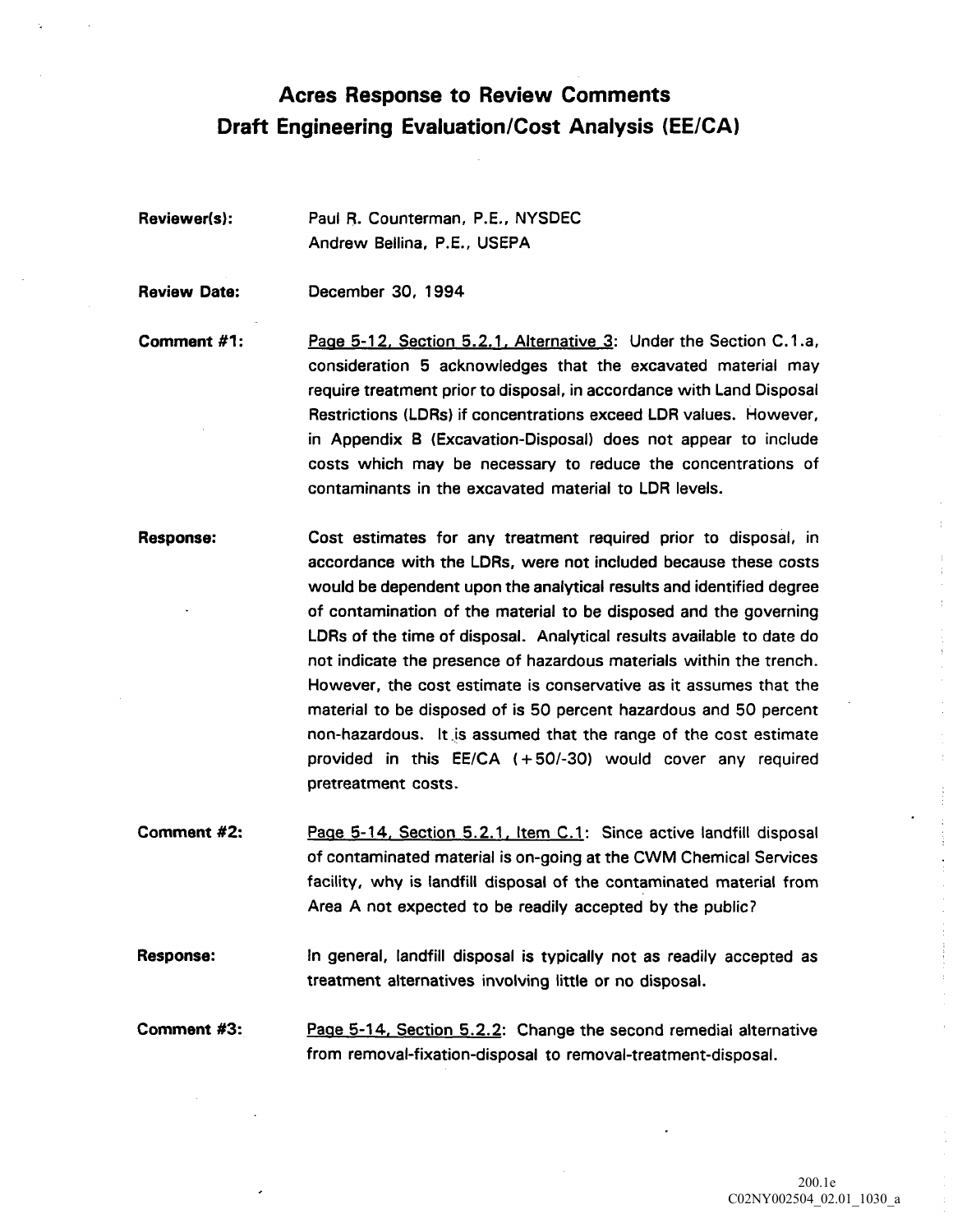Response: The text will be revised accordingly.

Comment #4: Page 5-38, Section 5.2.3.3: Attached are copies of a September 1981 drawing of the location and status (as of the drawings date) of underground lines at the CWM Chemical Services facility. CWM should be contacted to determine the current status of underground lines (whether they have been removed).

> In addition, it appears from Figure 2-18, that a portion of the TNT lines run under the North Salts area or the northern berm of this inactive surface impoundment. If this is correct, extra precautions will need to be taken to ensure the stability of the berm.

Response: Acres did not receive a copy of the referenced drawing, however, Acres concurs that further discussions with CWM would be required prior to initiating the remedial action. It is also our understanding that the sewer lines that run under the North Salts area may have been removed at the time of construction of the North Salts Pond This would also have to be verified with CWM and addressed in the design accordingly.

**Comment #5:** Page 5-50, Section 5.3: Please be advised that, depending on the results of post-removal verification sampling and sampling of groundwater accumulation in excavations, a groundwater remedial system may be required as part of the long-term remedy for the Areas A & B, the TNT lines and the chemical waste sewer system.

Response: Acres concurs. As stated on page 3-1, the proposed removal action is considered to be an interim action and additional actions may be required in a final remedial action effort.

Comment #6: Page 5-51, Section 5.3, Alternative 1: Aqueous treatment at CWM will be feasible depending on the capacity of the facility to handle the volume of water generated. Alternatives 2 and 3 also appear to be feasible

Response: Acres agrees with this comment.